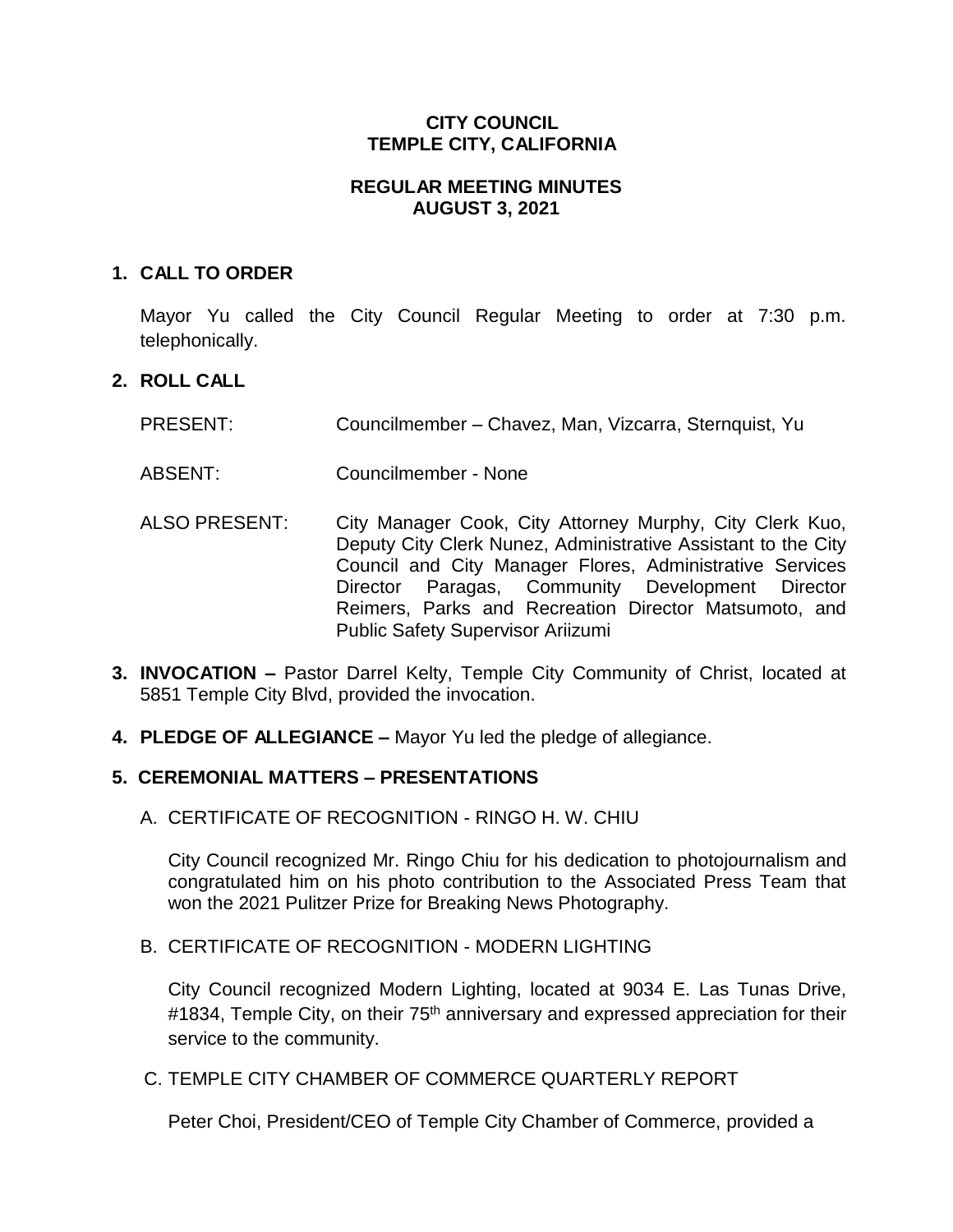City Council Minutes August 3, 2021 Page 2 of 5

verbal quarterly update of chamber activities and events.

### **6. PUBLIC COMMENTS ON ITEMS NOT LISTED ON THE AGENDA** – None

#### **7. CONSENT CALENDAR**

Councilmember Man made a motion to approve the consent calendar items. Seconded by Mayor Pro Tem Sternquist and approved by the following votes:

| AYES:      | Councilmember – Chavez, Man, Vizcarra, Sternquist, Yu |
|------------|-------------------------------------------------------|
| NOES:      | Councilmember - None                                  |
| ABSENT:    | Councilmember - None                                  |
| ABSTAINED: | Councilmember - None                                  |

### A. APPROVAL OF MINUTES

The City Council is requested to review and approve:

- 1. [The Minutes of the Special City Council Meeting of July 20, 2021;](https://www.ci.temple-city.ca.us/DocumentCenter/View/16590/7A-1_CCM---2021-07-20-Special-Joint-Meeting-with-Planning-Commission) and
- 2. [The Minutes of the Regular City Council Meeting of July 20, 2021.](https://www.ci.temple-city.ca.us/DocumentCenter/View/16591/7A-2_CCM---2021-07-20-Regular)

Action: Approved.

# [B. CO-SPONSORSHIP OF THE 2021 RELAY FOR LIFE OF TEMPLE CITY](https://www.ci.temple-city.ca.us/DocumentCenter/View/16592/7B_Relay-for-Life-Request-Staff-Report_w-attachments)

Relay for Life is a community-based fundraising event of the American Cancer Society where team members take turns walking around a track or designated path. The organizers are once again requesting the City's co-sponsorship of the event and use of Temple City Park.

Action:

- 1. Approved a request from the American Cancer Society to co-sponsor the Relay for Life of Temple City at Temple City Park on November 6, 2021; and
- 2. Waived all fees and deposits associated with the installment of a promotional event street banner and use of Temple City Park, the Performing Arts Pavilion, and City Hall Community Room for event activities.

# C. [PETTY CASH](https://www.ci.temple-city.ca.us/DocumentCenter/View/16593/7C_Petty-Cash-Staff-Report) REPORT

The City Council is requested to receive and file the Petty Cash Report.

Action: Received and filed.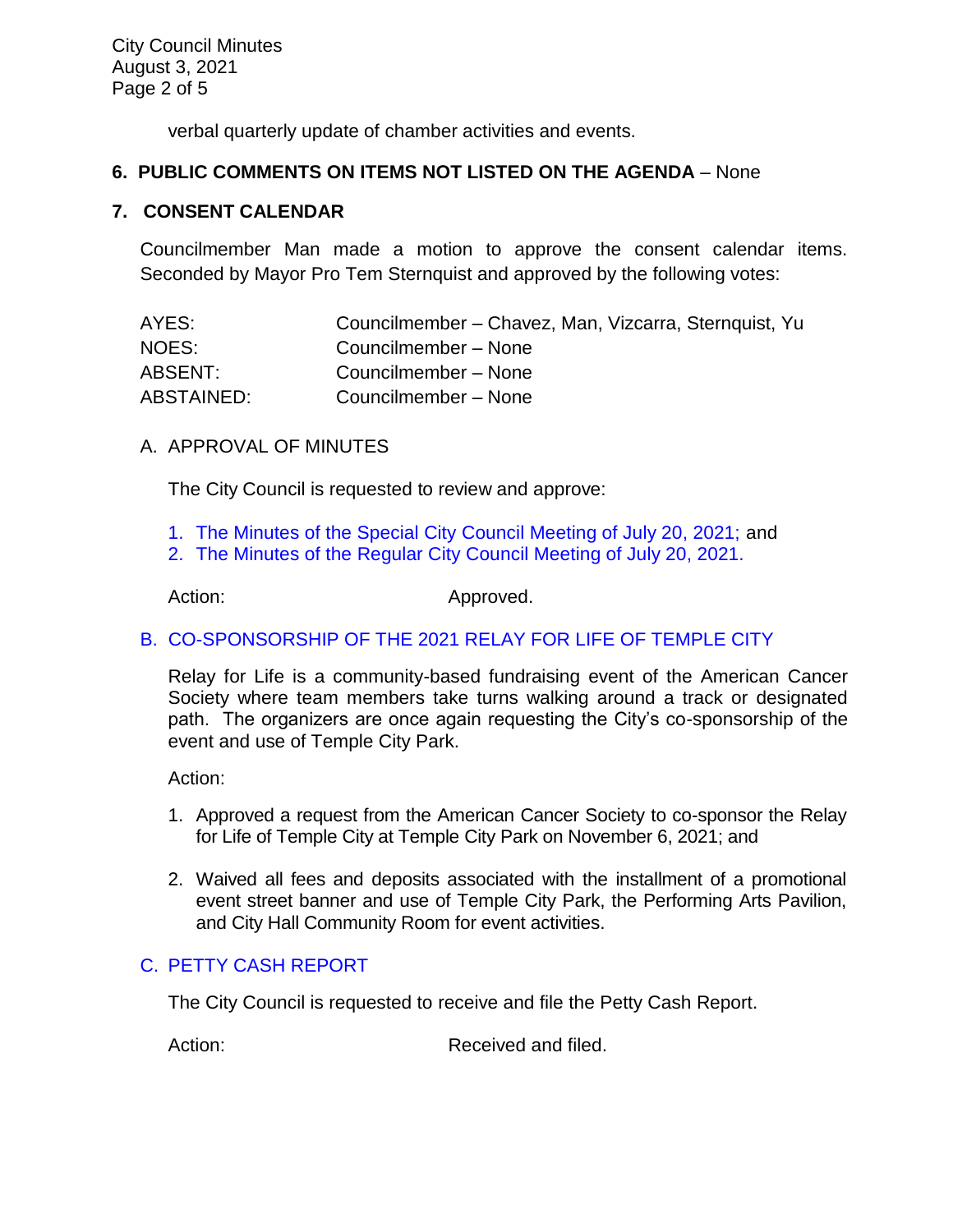#### D. [ADOPTION OF RESOLUTION NO. 21-5543](https://www.ci.temple-city.ca.us/DocumentCenter/View/16587/7D_CC-Warrant-FY-2020-21) APPROVING PAYMENT OF BILLS [FOR FISCAL YEAR 2020-21](https://www.ci.temple-city.ca.us/DocumentCenter/View/16587/7D_CC-Warrant-FY-2020-21)

The City Council is requested to adopt Resolution No. 21-5543 authorizing the payment of bills.

Action: Adopted Resolution No. 21-5543.

#### [E. ADOPTION OF RESOLUTION NO. 21-5544](https://www.ci.temple-city.ca.us/DocumentCenter/View/16588/7E_CC-Warrant-FY-2021-22) APPROVING PAYMENT OF BILLS [FOR FISCAL YEAR 2021-22](https://www.ci.temple-city.ca.us/DocumentCenter/View/16588/7E_CC-Warrant-FY-2021-22)

The City Council is requested to adopt Resolution No. 21-5544 authorizing the payment of bills.

Action: Adopted Resolution No. 21-5544.

#### **8. PUBLIC HEARING** – None

#### **9. UNFINISHED BUSINESS** – None

#### **10. NEW BUSINESS**

#### A. [PUBLIC ART DONATION](https://www.ci.temple-city.ca.us/DocumentCenter/View/16589/10A_Public-Art-Donation_Staff-Report-w-attachments)

The City Council is requested to consider a donation of 6 art sculptures and the cost to remove, transport, store and re-install all 6 art pieces.

City Manager Cook gave a brief introduction on the City's policy relating to accepting donations.

Parks and Recreation Director Matsumoto gave a brief summary of the staff report.

City Council asked questions and made comments.

Ms. Trudi Sparnicht made comments and answered City Council questions regarding the art pieces.

Mayor Yu opened public comment. Hearing no request to speak, Mayor Yu closed public comments.

City Council made final comments regarding the art sculptures.

Councilmember Chavez made a motion to continue this item to the next meeting to allow staff to bring back additional information for Council consideration. Seconded by Mayor Pro Tem Sternquist and approved by the following votes:

| AYES:   | Councilmember – Chavez, Man, Vizcarra, Sternquist, Yu |
|---------|-------------------------------------------------------|
| NOES:   | Councilmember - None                                  |
| ABSENT: | Councilmember - None                                  |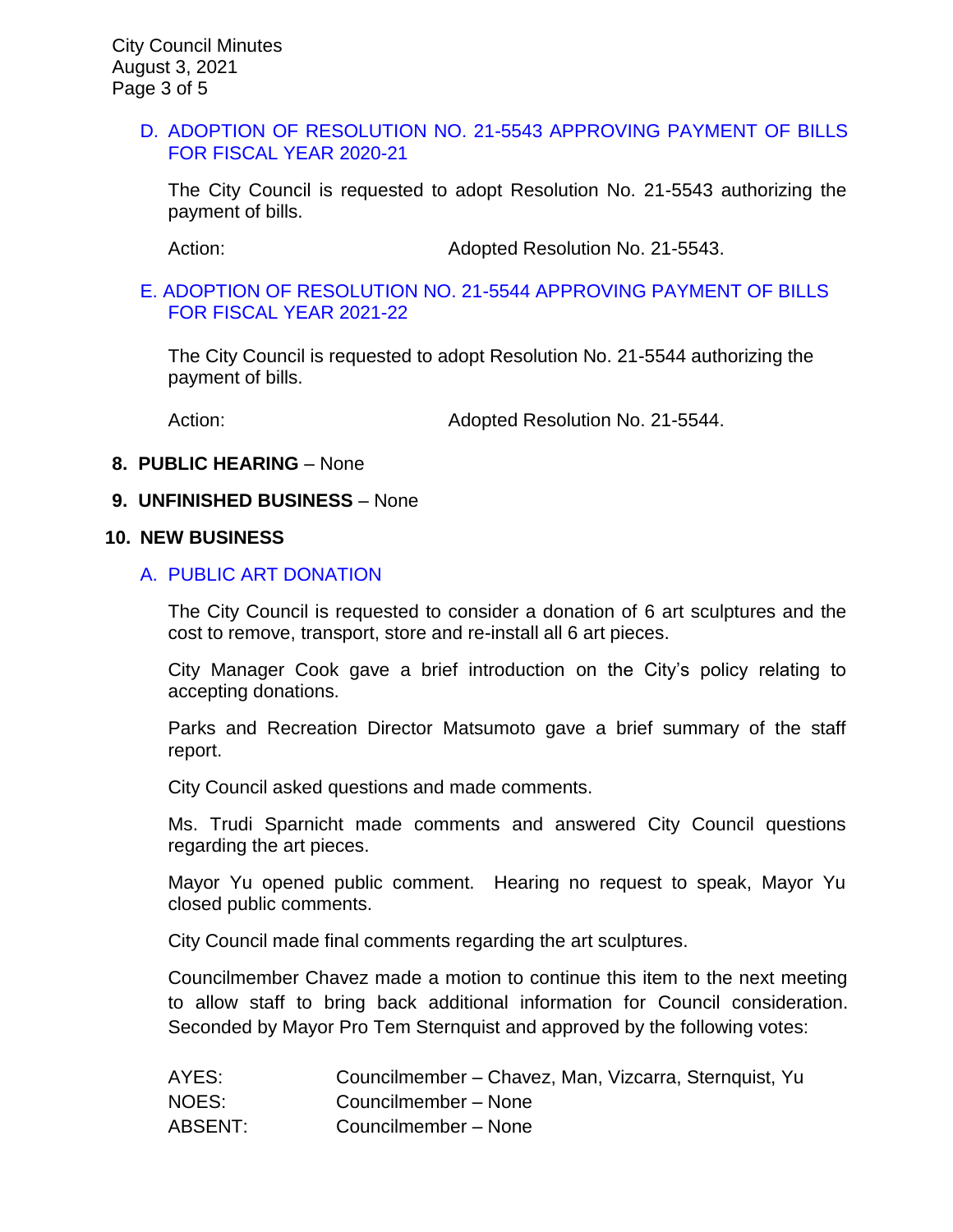City Council Minutes August 3, 2021 Page 4 of 5

ABSTAINED: Councilmember – None

- **11. UPDATE FROM CITY MANAGER**  remarked on the delta variant, masking requirement, and the vaccination rate in the city. City Manager Cook also commented on the City's online and in person appointment service, Concerts in the Park and Movies at the Park, briefly talked about the American Rescue Plan Act (ARPA) funds, and the infrastructure bill including an earmark for road improvement for Temple City thanks to Congresswoman Chu (i.e., Lower Azusa, Baldwin and Santa Anita).
- **12. UPDATE FROM CITY ATTORNEY** remarked that federal regulation governing the ARPA funds may be available by early September, commented on the mask requirement imposed by New York, and provided a status regarding Senate Bill 9 and 10.

### **13. COUNCIL REPORTS REGARDING AD HOC OR STANDING COMMITTEE MEETINGS**

A. SCHOOL DISTRICT/CITY STANDING COMMITTEE (Councilmember Man and Councilmember Chavez) – Formed 1/3/2012

The standing committee reported out on their Friday, July 29, 2021 meeting and received updates from the school district regarding their plan for the Fall semester and the implementation of a later start time for the schools. The standing committee also talked about future facilities joint use agreement and testing requirement for all school staff and students.

B. LAS TUNAS DOWNTOWN REVITALIZATION STANDING COMMITTEE (Councilmember Chavez and Mayor Yu) – Formed 2/18/2014

No report.

C. FUTURE DEVELOPMENT OF CITY PROPERTIES STANDING COMMITTEE (Mayor Yu and Councilmember Man) – Formed 2/18/2014

No report.

D. AUDIT STANDING COMMITTEE (Councilmember Chavez and Mayor Yu) – Formed 7/15/2014

No report.

E. FACILITIES, PUBLIC WORKS, AND INFRASTRUCTURE STANDING COMMITTEE (Mayor Yu and Councilmember Man) – Formed 4/4/2017

No report.